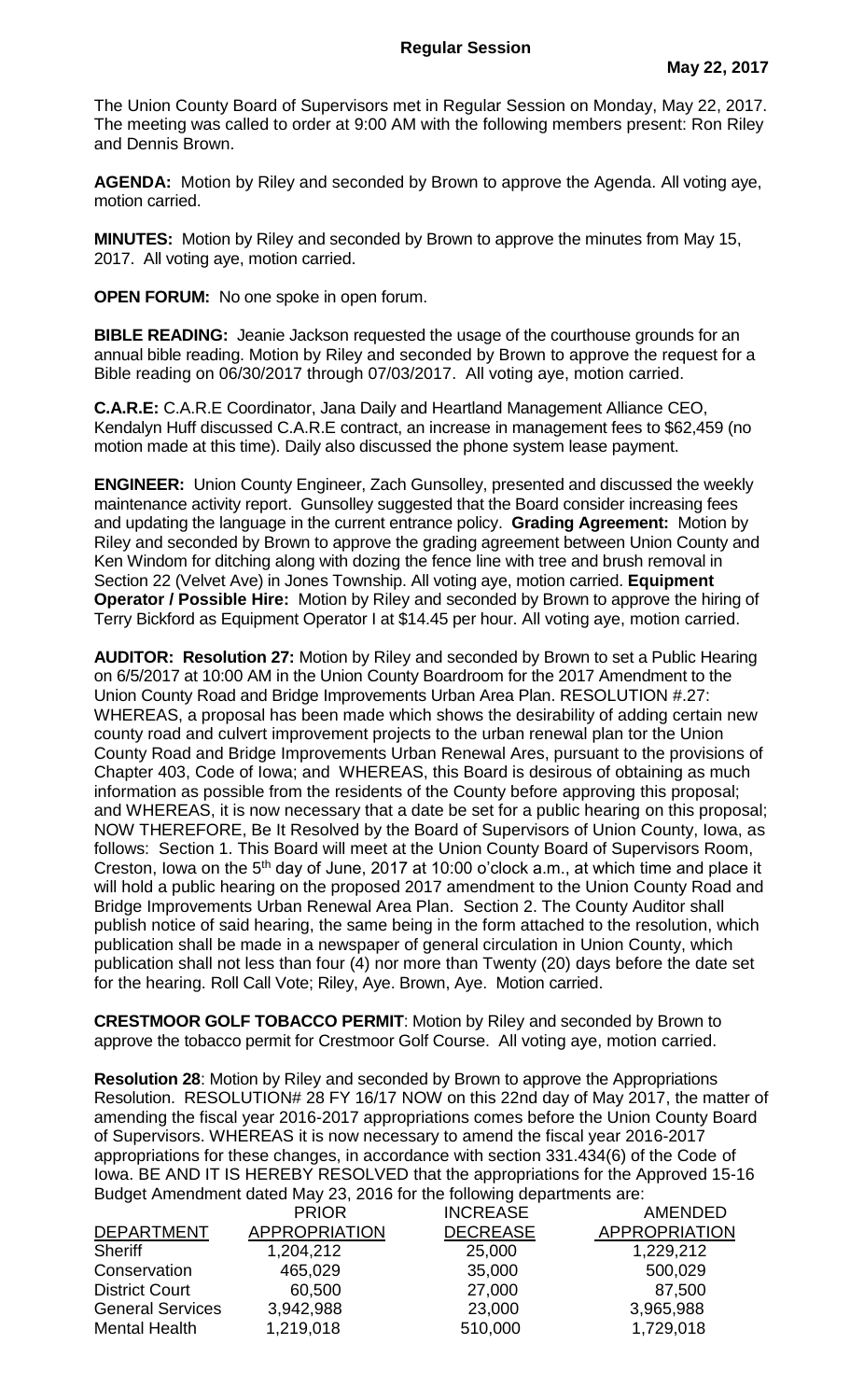| Landfill                  | 25,460  | 12,000 | 37,460  |
|---------------------------|---------|--------|---------|
| <b>Water Grid</b>         | 00,000  | 10,000 | 10,000  |
| Debt Service              | 213,200 | 81,000 | 294,200 |
| <b>Landfill Bond Pymt</b> | 108,600 | 3,500  | 112,100 |
| <b>Vegetation Mngt</b>    | 253,600 | 16,500 | 270,100 |

These changes are approved and signed on the 22nd day of May 2017. Roll Call Vote; Riley, Aye. Brown, Aye. Motion carried

**RETIREMENT NOTIFICATION**: Motion by Riley and seconded by Brown to regretfully accept the resignation of Union County Recorder, Paula White. Resignation date is 06/09/2017. White has served Union County for over 32 years. All voting aye motion carried. **Appointment**: White recommend that the Board appoint Katie Carlton to the office of Recorder. Motioned by Riley and seconded by Brown to publish the Board's intent to appoint a new County Recorder at a later date. All voting aye, motion carried.

**HEALTH INSURANCE**: Administrator, Skip Lowe, updated the Board on the county health insurance. Lowe reviewed the plan benefits and 2016 cost and savings.

**CLAIMS:** Motion by Riley and seconded by Brown to pay claims 130541-130643. All voting aye, motion carried.

| 0001 GENERAL BASIC FND           |                  | <b>GUNSOLLEY</b>                            | 7.27             |
|----------------------------------|------------------|---------------------------------------------|------------------|
| A-1 WINDOW                       | 125.00           | <b>HARRISON TRUCK</b>                       | 173.33           |
| <b>ACCESS LEASING</b>            | 869.37           | <b>HOUSBY MACK INC</b>                      | 137.50           |
| <b>AFTON STAR</b>                | 585.70           | IA STATE UNIVERSITY                         | 60.00            |
| <b>AKIN</b>                      | 44.85            | <b>JIM'S SANITATION</b>                     | 85.00            |
| <b>ALLIANT ENERGY</b>            | 16.92            | <b>LAWSON PRODUCTS</b>                      | 201.65           |
| ARAMARK                          | 17.70            | <b>MEDIACOM</b>                             | 292.42           |
| <b>BUSCH</b>                     | 244.80           | NEOPOST USA INC                             | 60.68            |
| <b>CARD SERVICES</b>             | 2,141.07         | <b>ODEN ENTERPRISES INC</b>                 | 23,952.00        |
| <b>CARLTON</b>                   | 70.20            | <b>RED OAK WELDING SUPPLIES</b>             | 10.20            |
| CENTEC CAST METAL                | 127.23           | <b>RHINE BODY REPAIR</b>                    | 500.00           |
| CENTRAL IA DETENTION CTR         | 11,787.50        | SCHILDBERG CONSTRUCTION                     | 44,195.02        |
| <b>CHAT MOBILITY</b>             | 255.76           | <b>SIRWA</b>                                | 38.00            |
| <b>CITY OF AFTON</b>             | 213.11           | UNITED FARMERS COOP                         | 372.56           |
| <b>CRESTON MUNICIPAL</b>         | 242.79           | ZIEGLER INC                                 | 3,042.94         |
| <b>CRESTON PUBLISHING</b>        | 498.19           | 0020 SECONDARY ROAD FND TTL:                | 74,994.90        |
| <b>GREATAMERICA</b>              | 135.87           |                                             |                  |
| <b>GREEN VALLEY PEST</b>         | 142.70           | <b>4000 EMERGENCY MNAGEMNT FND</b>          |                  |
| <b>HANSEN</b>                    | 144.00           | <b>ALLIANT ENERGY</b>                       | 200.07           |
| <b>HAWKS</b>                     | 144.00           | <b>DUCKWORTH</b>                            | 96.41            |
| <b>HEARTLAND TIRE</b>            | 102.24           | <b>JRF CONTRACTING</b>                      | 7,281.00         |
| <b>HY-VEE INC</b>                | 2,677.20         | <b>RON'S PEST LLC</b>                       | 90.00            |
| IA LAW ENFORCEMNT ACADEMY        | 270.00           | <b>4000 EMRGNCY MNAGMNT FND TTL:</b>        | 7,667.48         |
| <b>JIM'S SANITATION</b>          | 80.00            |                                             |                  |
| <b>KELSO</b>                     | 500.00           | <b>4004 LAW ENFORCEMNT CNTR</b>             |                  |
|                                  |                  | <b>ARAMARK</b>                              | 29.20            |
| <b>LAUER</b>                     | 15.75            |                                             |                  |
| <b>LEAF</b>                      | 131.07           | <b>BOB BARKER CO.</b>                       | 182.41           |
| <b>MEDIACOM</b>                  | 923.52           |                                             | 21.52            |
| <b>MEYER LAB</b>                 | 184.90           | FIRST COMMUNICATIONS<br><b>FITZGERALD</b>   |                  |
| MIDAMERICAN ENERGY               | 33.70            | <b>JIM'S SANITATION</b>                     | 218.95<br>110.00 |
| <b>C.MILLER</b>                  | 73.50            | <b>MEDIACOM</b>                             | 135.90           |
|                                  |                  |                                             |                  |
| MILLER<br><b>OFFICE MACHINES</b> | 300.00<br>316.33 | <b>PETZNICKS</b><br><b>VERIZON WIRELESS</b> | 142.50<br>440.11 |
| <b>PETZNICKS</b>                 | 199.25           | <b>4004 LAW ENFORCEMNT CNTR TTL:</b>        |                  |
| PITNEY BOWES                     | 135.12           |                                             | 1,280.59         |
| POLK CO. SHERIFF                 | 27.49            | 4100 CO. ASSESSMENT EXPENSE                 |                  |
| <b>QUALITY GLASS</b>             | 2,945.50         | <b>BANKERS LEASING CO</b>                   | 115.15           |
| <b>SHOPKO PHARMACY</b>           | 5.78             | <b>MEDIACOM</b>                             | 118.01           |
| <b>SIRWA</b>                     | 645.75           | <b>PUDENZ</b>                               | 208.98           |
| ST MALACHY PRESCHOOL             | 500.00           | 4100 CO. ASSESSMENT EXPNSE TTL:             | 442.14           |
| <b>THATCHER</b>                  | 144.00           |                                             |                  |
| THE TONER PLACE                  | 303.00           | <b>4150 SOUTHERN HILLS REGION</b>           |                  |
| <b>UNION CO. FAIR</b>            | 40.00            | <b>ADAMS CO. SHERIFF</b>                    |                  |
| UNION CO. LEC FND                | 1,294.83         | <b>AISTROPE</b>                             | 767.63<br>206.75 |